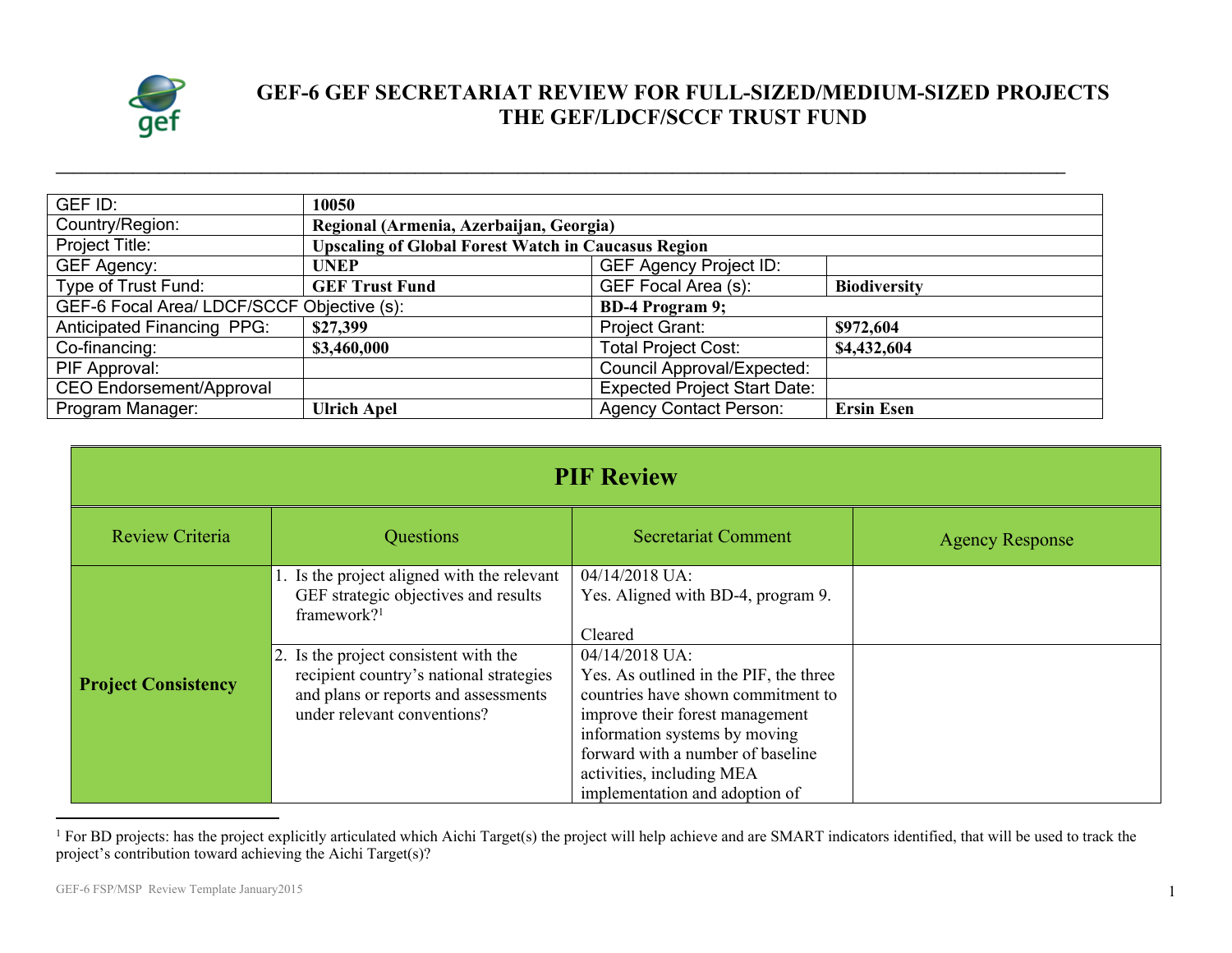| <b>PIF Review</b>      |                                                                                                                                                                                           |                                                                                                                                                                                                                                                                                                                                                                                                                                                                                                                                                                                                                                                                                                                                                |                        |  |
|------------------------|-------------------------------------------------------------------------------------------------------------------------------------------------------------------------------------------|------------------------------------------------------------------------------------------------------------------------------------------------------------------------------------------------------------------------------------------------------------------------------------------------------------------------------------------------------------------------------------------------------------------------------------------------------------------------------------------------------------------------------------------------------------------------------------------------------------------------------------------------------------------------------------------------------------------------------------------------|------------------------|--|
| <b>Review Criteria</b> | Questions                                                                                                                                                                                 | <b>Secretariat Comment</b>                                                                                                                                                                                                                                                                                                                                                                                                                                                                                                                                                                                                                                                                                                                     | <b>Agency Response</b> |  |
|                        |                                                                                                                                                                                           | related policies and laws, including<br>the NEAPs, INDCs, NBSAPs, NAPs<br>To UNCCD, FNCs of UNFCCC, and<br>new national forest policies. All three<br>governments have also increased state<br>funding for sustainable forest<br>management.<br>Cleared                                                                                                                                                                                                                                                                                                                                                                                                                                                                                        |                        |  |
| <b>Project Design</b>  | 3. Does the PIF sufficiently indicate the<br>drivers <sup>2</sup> of global environmental<br>degradation, issues of sustainability,<br>market transformation, scaling, and<br>innovation? | 04/14/2018 UA:<br>Not fully.<br>1) Major questions arise with regard<br>to the issue of sustainability, in<br>particular how the ownership of the<br>national governments of the<br>customized data platforms and web-<br>based tools can be ensured after the<br>project ends and how funding for the<br>upkeep and maintenance can be<br>secured. In this context, it is<br>concerning that the risk assessment is<br>"HIGH" for "weak coordination<br>among ministerial bodies and lack of<br>support form national governments"<br>and that the proposed mitigation<br>measures are somewhat generic<br>(capacity building, coordination<br>teams, etc.).<br>Please elaborate on the sustainability<br>issue by including more information |                        |  |

<sup>2</sup> Need not apply to LDCF/SCCF projects.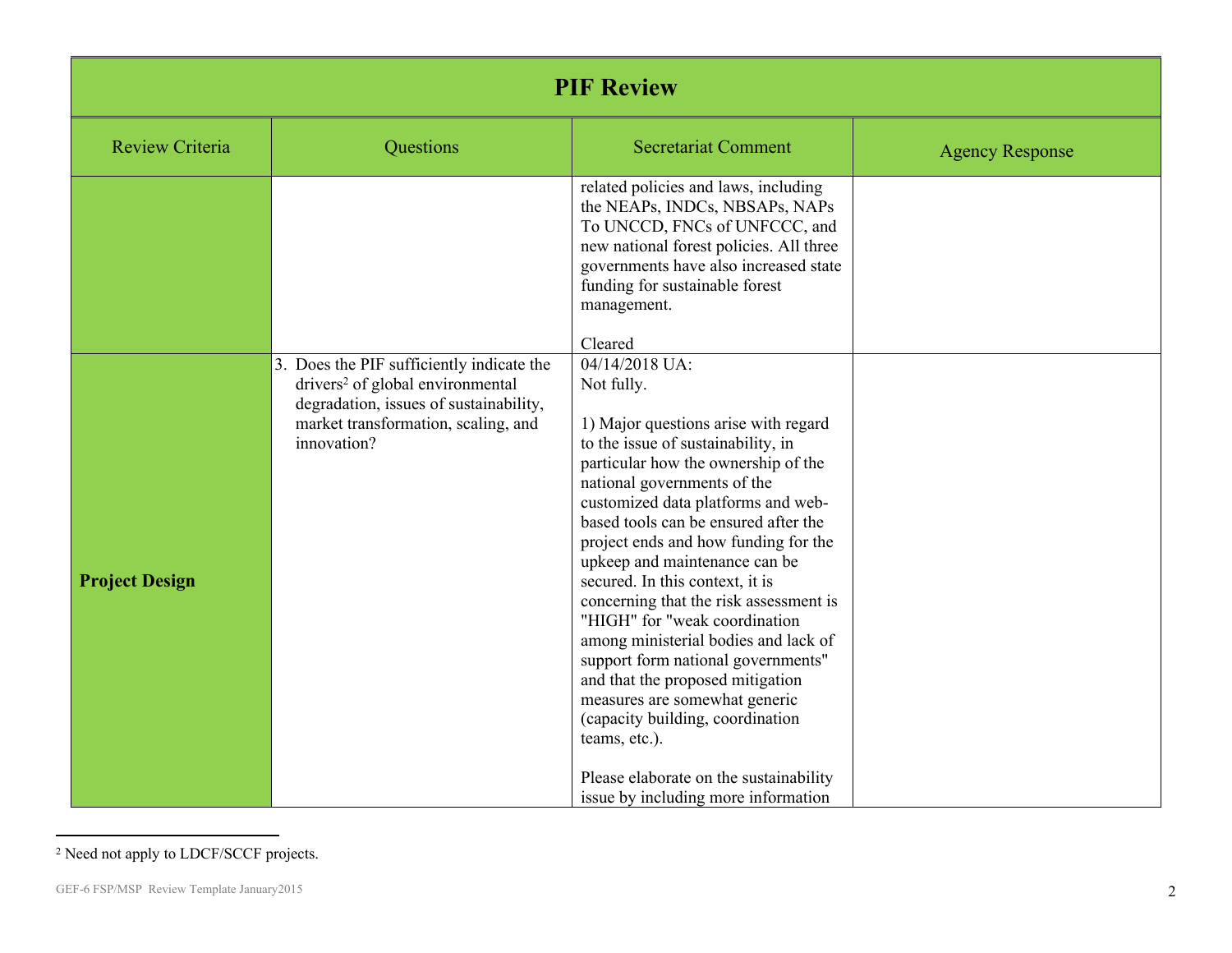| <b>PIF Review</b>      |                                                                                                                           |                                                                                                                                                                                                                                                                                                                                                                                                                                                                                                                                                                                                                                                                                                                                                                                                   |                        |  |
|------------------------|---------------------------------------------------------------------------------------------------------------------------|---------------------------------------------------------------------------------------------------------------------------------------------------------------------------------------------------------------------------------------------------------------------------------------------------------------------------------------------------------------------------------------------------------------------------------------------------------------------------------------------------------------------------------------------------------------------------------------------------------------------------------------------------------------------------------------------------------------------------------------------------------------------------------------------------|------------------------|--|
| <b>Review Criteria</b> | Questions                                                                                                                 | <b>Secretariat Comment</b>                                                                                                                                                                                                                                                                                                                                                                                                                                                                                                                                                                                                                                                                                                                                                                        | <b>Agency Response</b> |  |
|                        |                                                                                                                           | about the intent and the strategy to<br>address it, including the question of<br>future funding. Please include this<br>information in a concise way in the<br>PIF section 1.6: "Innovativeness,<br>sustainability, and scaling-up". It<br>would also be helpful to provide<br>preliminary experience with the issue<br>of sustainability in the ongoing GFW<br>project in Georgia and Madagascar.<br>2) Furthermore, the project<br>proponents are encouraged to explore<br>linkages and synergy of the project<br>with the newly launched Resource<br>Watch platform in the PIF.<br>At PPG and CEO endorsement stage:<br>further elaborate on those linkages<br>and synergy during the PPG and<br>present them at CEO endorsement<br>stage.<br>05/04/2018 UA:<br>Has been addressed.<br>Cleared |                        |  |
|                        | 4. Is the project designed with sound<br>incremental reasoning?                                                           | 04/14/2018 UA:<br>Yes.                                                                                                                                                                                                                                                                                                                                                                                                                                                                                                                                                                                                                                                                                                                                                                            |                        |  |
|                        |                                                                                                                           | Cleared                                                                                                                                                                                                                                                                                                                                                                                                                                                                                                                                                                                                                                                                                                                                                                                           |                        |  |
|                        | 5. Are the components in Table B sound<br>and sufficiently clear and appropriate<br>to achieve project objectives and the | 04/14/2018 UA:<br>Yes.                                                                                                                                                                                                                                                                                                                                                                                                                                                                                                                                                                                                                                                                                                                                                                            |                        |  |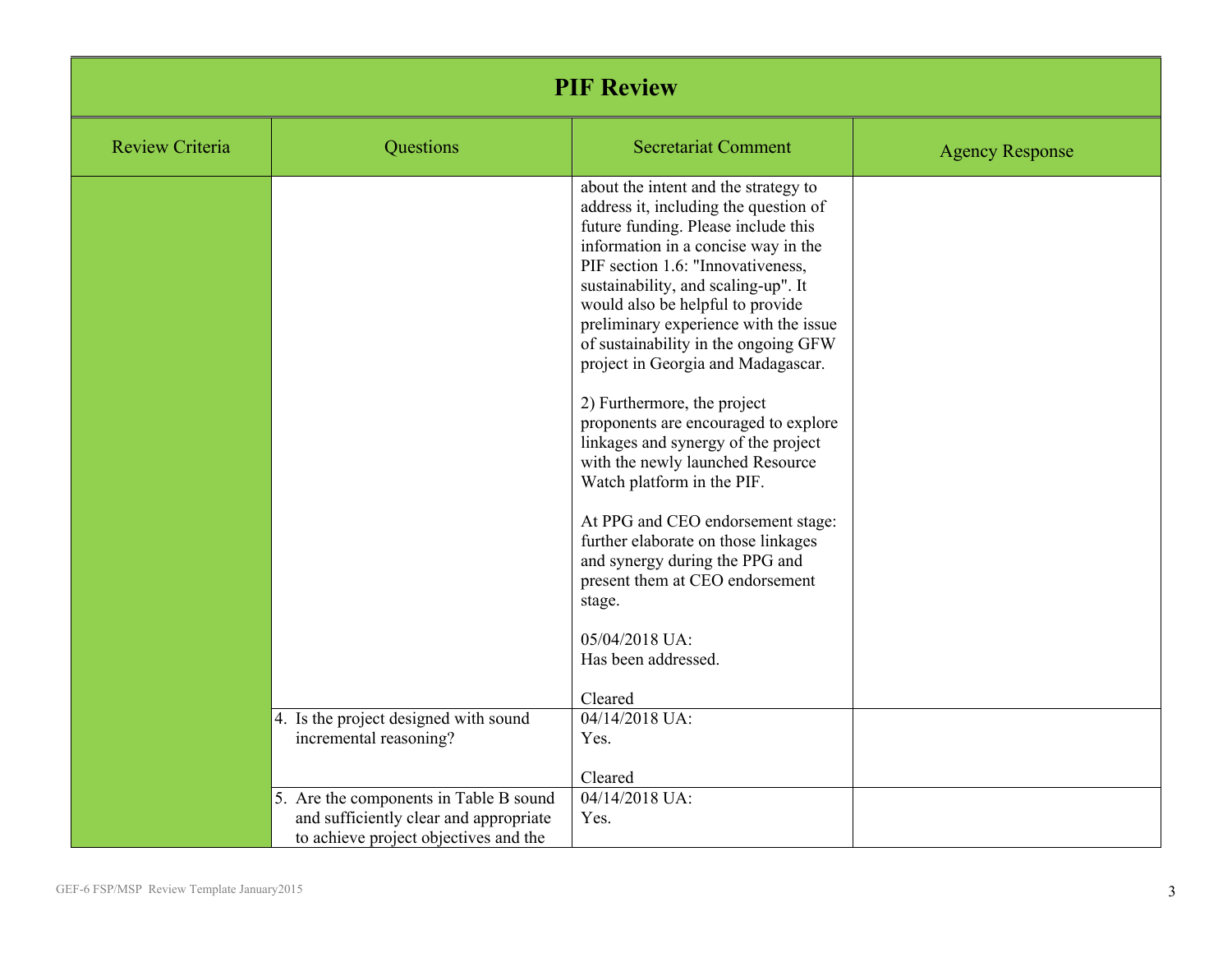| <b>PIF Review</b>                          |                                                                                                                                                                                          |                                                                                                                                                                                                                                                                                                                                                                                                                                                                   |                        |  |
|--------------------------------------------|------------------------------------------------------------------------------------------------------------------------------------------------------------------------------------------|-------------------------------------------------------------------------------------------------------------------------------------------------------------------------------------------------------------------------------------------------------------------------------------------------------------------------------------------------------------------------------------------------------------------------------------------------------------------|------------------------|--|
| <b>Review Criteria</b>                     | Questions                                                                                                                                                                                | <b>Secretariat Comment</b>                                                                                                                                                                                                                                                                                                                                                                                                                                        | <b>Agency Response</b> |  |
|                                            | GEBs?<br>6. Are socio-economic aspects,<br>including relevant gender elements,<br>indigenous people, and CSOs<br>considered?<br>7.<br>Is the proposed Grant (including the               | Cleared<br>04/14/2018 UA:<br>Yes.<br>Cleared                                                                                                                                                                                                                                                                                                                                                                                                                      |                        |  |
| <b>Availability of</b><br><b>Resources</b> | Agency fee) within the resources<br>available from (mark all that apply):<br>The STAR allocation?<br>$\bullet$                                                                           | 04/14/2018 UA:<br>The proposed grant amount is within<br>the available STAR allocations of the<br>countries under the reduced scenario<br>in GEF-6.<br>However, GEF trust fund is<br>experiencing cash flow problems due<br>to deferred donor payments at the end<br>of GEF-6. The project can only be<br>approved if sufficient resources<br>become available. GEFSEC will<br>monitor availability in cooperation<br>with trustee and provide timely<br>updates. |                        |  |
|                                            | The focal area allocation?<br>The LDCF under the principle of<br>$\bullet$<br>equitable access<br>The SCCF (Adaptation or<br>Technology Transfer)?<br>Focal area set-aside?<br>$\bullet$ | 04/14/2018 UA:<br>Focal area allocations are within the<br>margin of flexibility.<br>On availability, see also comment<br>above.<br>n/a<br>n/a<br>n/a                                                                                                                                                                                                                                                                                                             |                        |  |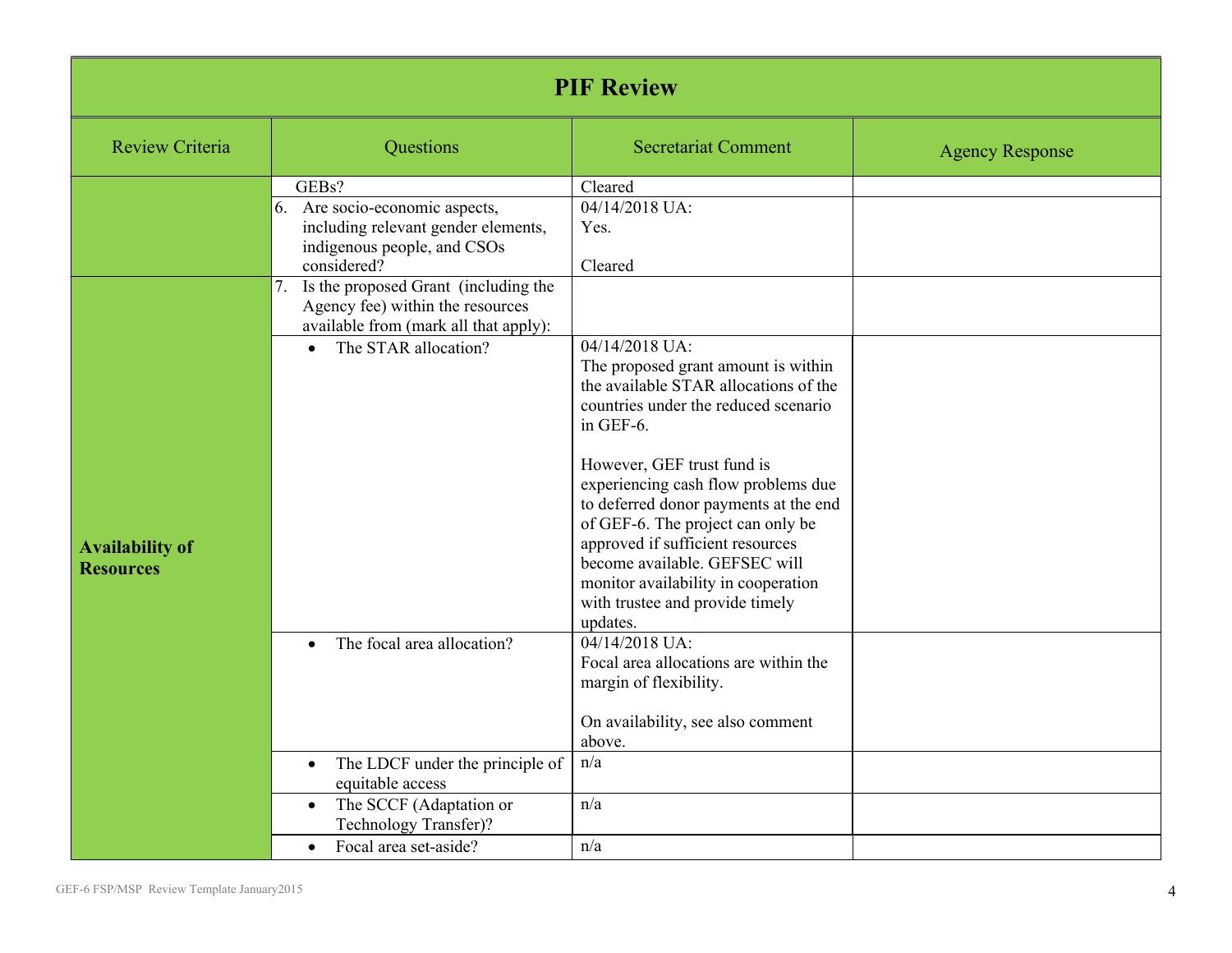| <b>PIF Review</b>      |                                                                                                                  |                                                                                                                                                                                                                                                                       |                        |  |
|------------------------|------------------------------------------------------------------------------------------------------------------|-----------------------------------------------------------------------------------------------------------------------------------------------------------------------------------------------------------------------------------------------------------------------|------------------------|--|
| <b>Review Criteria</b> | Questions                                                                                                        | <b>Secretariat Comment</b>                                                                                                                                                                                                                                            | <b>Agency Response</b> |  |
| <b>Recommendations</b> | Is the PIF being recommended for<br>8.<br>clearance and PPG (if additional<br>amount beyond the norm) justified? | 04/14/2018 UA:<br>No, please address comments.<br>05/04/2018 UA:<br>Yes. The PM recommends this project<br>for technical clearance. A final<br>decision on clearing, however, will be<br>made based on availability of<br>resources in the final months of GEF-<br>6. |                        |  |
| <b>Review Date</b>     | Review                                                                                                           | April 14, 2018                                                                                                                                                                                                                                                        |                        |  |
|                        | Additional Review (as necessary)<br>Additional Review (as necessary)                                             | May 04, 2018                                                                                                                                                                                                                                                          |                        |  |

| <b>CEO</b> endorsement Review |                                                                                                      |                                           |                                  |  |
|-------------------------------|------------------------------------------------------------------------------------------------------|-------------------------------------------|----------------------------------|--|
| Review Criteria               | Questions                                                                                            | Secretariat Comment at CEO<br>Endorsement | Response to Secretariat comments |  |
| <b>Project Design and</b>     | 1. If there are any changes from<br>that presented in the PIF, have<br>justifications been provided? |                                           |                                  |  |
| Financing                     | 2. Is the project structure/ design<br>appropriate to achieve the<br>expected outcomes and outputs?  |                                           |                                  |  |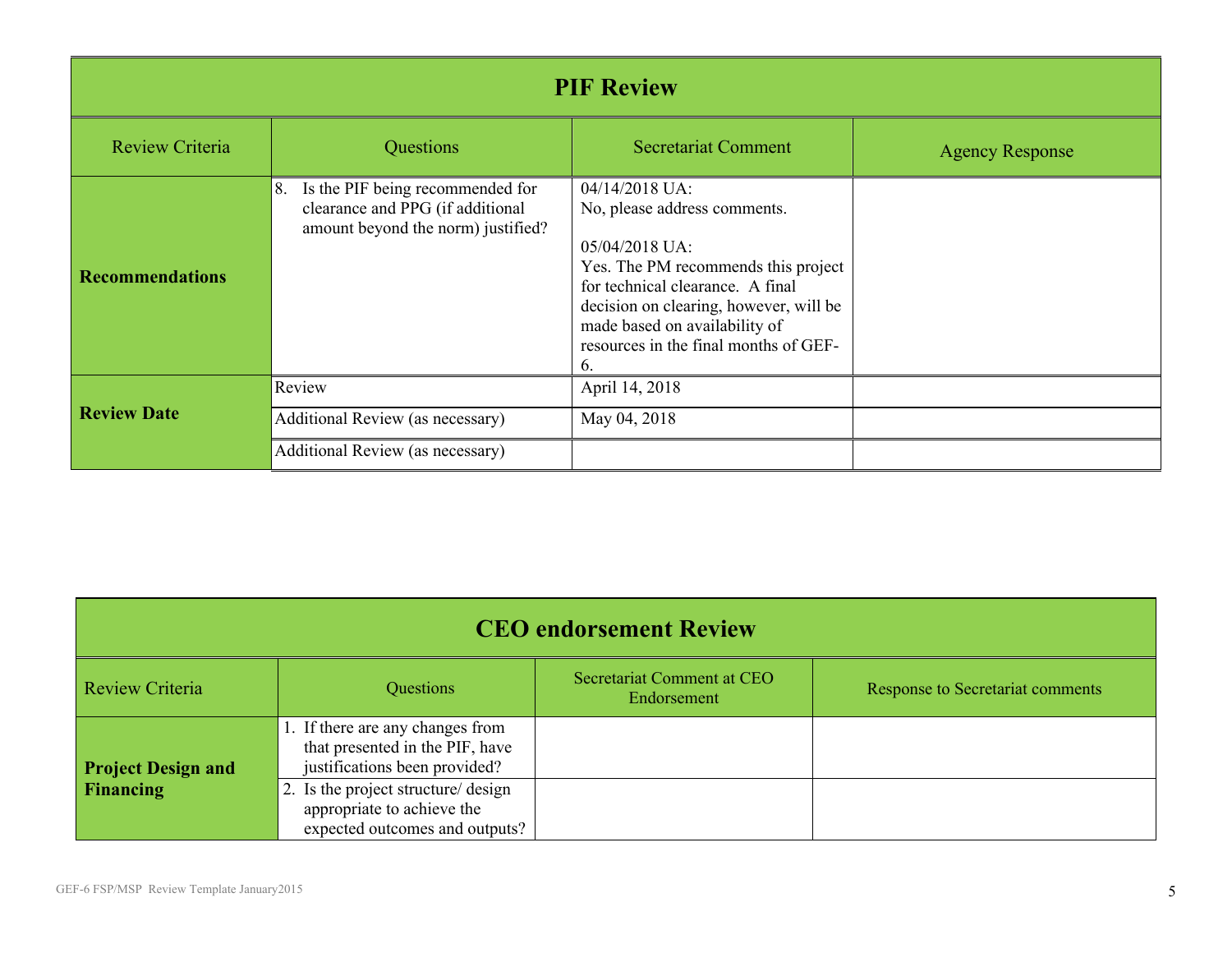| <b>CEO</b> endorsement Review |                                                                                                                                                                                                                              |                                           |                                  |  |
|-------------------------------|------------------------------------------------------------------------------------------------------------------------------------------------------------------------------------------------------------------------------|-------------------------------------------|----------------------------------|--|
| <b>Review Criteria</b>        | Questions                                                                                                                                                                                                                    | Secretariat Comment at CEO<br>Endorsement | Response to Secretariat comments |  |
|                               | 3. Is the financing adequate and<br>does the project demonstrate a<br>cost-effective approach to meet<br>the project objective?                                                                                              |                                           |                                  |  |
|                               | 4. Does the project take into<br>account potential major risks,<br>including the consequences of<br>climate change, and describes<br>sufficient risk response<br>measures? (e.g., measures to<br>enhance climate resilience) |                                           |                                  |  |
|                               | 5. Is co-financing confirmed and<br>evidence provided?                                                                                                                                                                       |                                           |                                  |  |
|                               | 6. Are relevant tracking tools<br>completed?                                                                                                                                                                                 |                                           |                                  |  |
|                               | 7. Only for Non-Grant Instrument:<br>Has a reflow calendar been<br>presented?                                                                                                                                                |                                           |                                  |  |
|                               | 8. Is the project coordinated with<br>other related initiatives and<br>national/regional plans in the<br>country or in the region?                                                                                           |                                           |                                  |  |
|                               | 9. Does the project include a<br>budgeted M&E Plan that<br>monitors and measures results<br>with indicators and targets?                                                                                                     |                                           |                                  |  |
|                               | 10. Does the project have<br>descriptions of a knowledge<br>management plan?                                                                                                                                                 |                                           |                                  |  |
| <b>Agency Responses</b>       | 11. Has the Agency adequately<br>responded to comments at the                                                                                                                                                                |                                           |                                  |  |